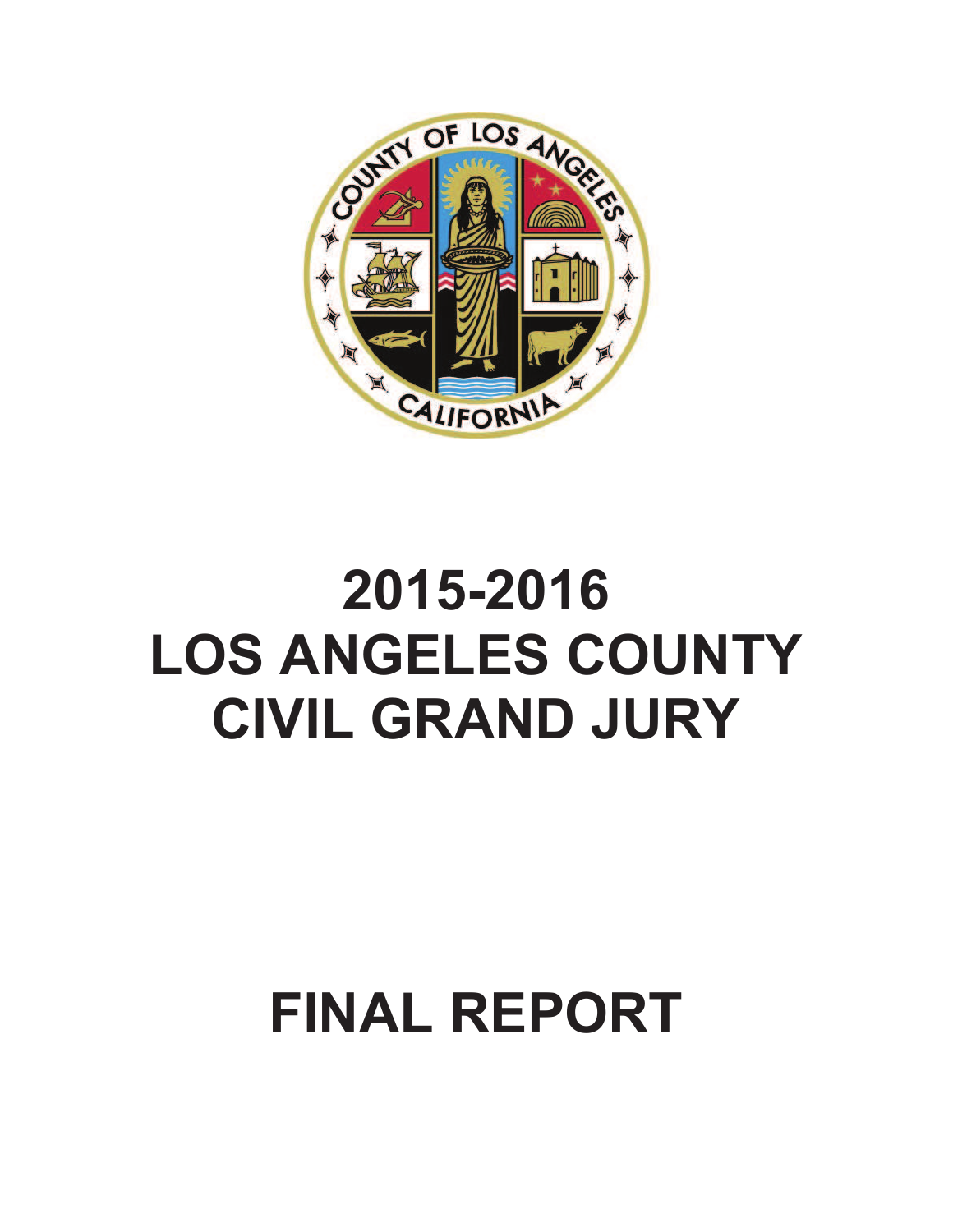

# **POLITICS 101:**

# **2BSERVATIONS ON LOS ANGELES**

# **COUNTY GOVERNANCE**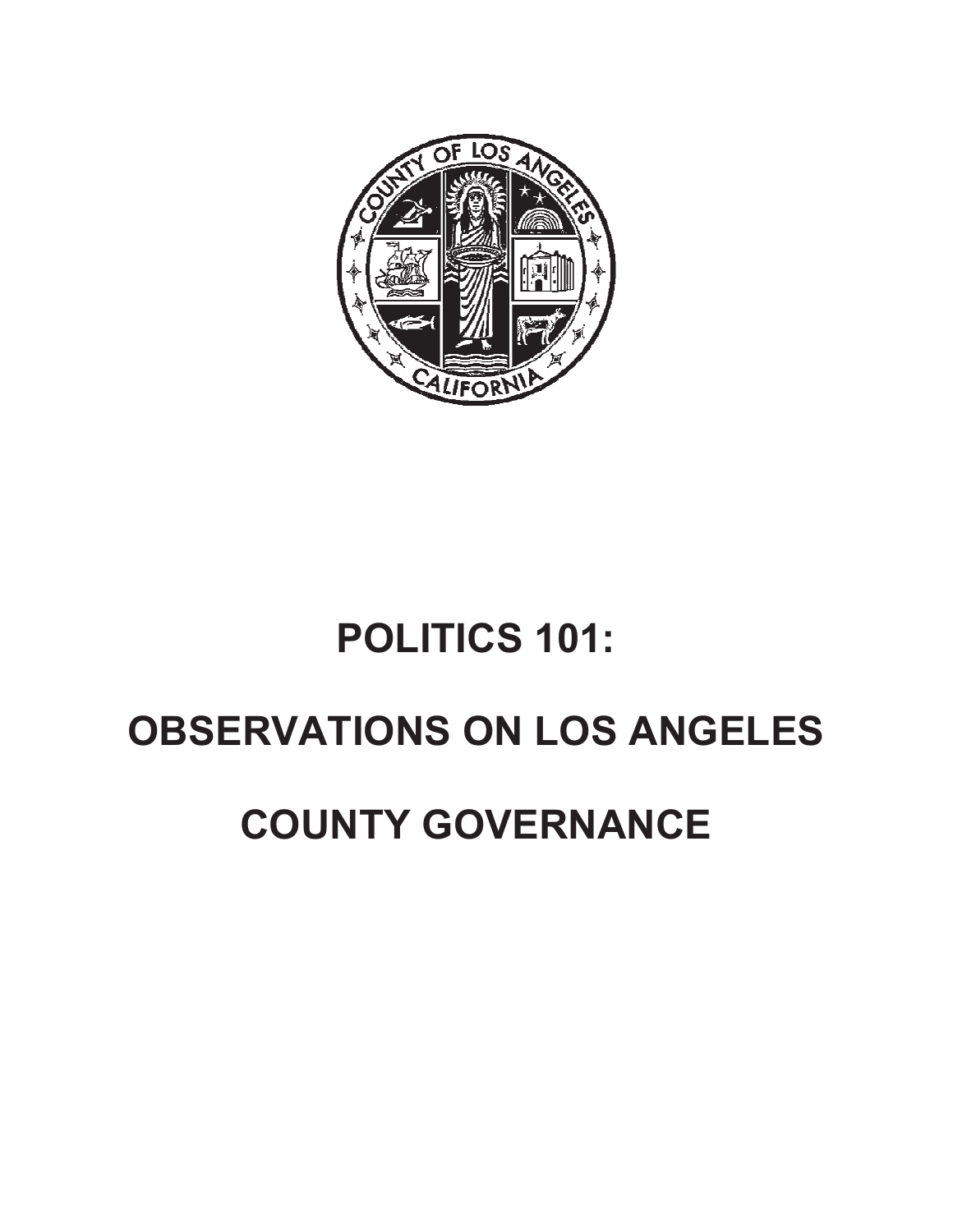# **POLITICS 101: OBSERVATIONS ON LOS ANGELES COUNTY GOVERNANCE**

"No man undertakes a trade he has not learned, even the meanest; yet everyone thinks himself sufficiently qualified for the hardest of all trades, that of government."

#### *Socrates*

# **I. EXECUTIVE SUMMARY**

In the past nine years, the Los Angeles County Board of Supervisors (BOS) has changed the county's governance structure twice: in 2007 it provided a strong appointed Chief Executive Officer (CEO), and, in 2015 repealed its 2007 action, reverting to a decentralized/weak CEO model. The 2015-2016 Los Angeles County Civil Grand Jury (CGJ) was interested in determining the impact of these actions and conducted interviews with current and past officials at all levels.

The Los Angeles County Charter does not provide for an independent elected-at-large executive accountable to county residents for the functioning of the county. Prior to May 2007 the county operating structure was decentralized with appointed department heads reporting directly to BOS.<sup>1</sup> In May 2007 the county operating structure was centralized through the creation of an appointed chief executive to be a single point of contact for department heads and accountable for the implementation and management of county programs.<sup>2</sup> In July 2015 the county operating structure reverted to the previous decentralized structure and department heads again report directly to BOS. $3$ 

The CGJ found that while it may be premature to determine the long-term impact of the change in governance structure, the structure's short-term impact is to displace longterm goals.

The CGJ found that, under the present system enacted in July 2015, BOS intended that the direct communication between it and county departments would lead to more efficient conduct of public business. BOS motions proliferate, however, and departments find it difficult to adjust to BOS' constantly changing priorities.

The CGJ found that the CEO no longer tempers the heat of BOS - say no - or to advocate on behalf of departments.

The CGJ found that there is no structured form of communication between BOS and department heads, nor does BOS meet with all departments on a regular basis.

<sup>1</sup> Chief Administrative Office, Los Angeles County Administrative Governance Transition Report, May, 2007, p. 10.

<sup>&</sup>lt;sup>2</sup> Chief Administrative Office, op. cit., pp. 5-6.

<sup>&</sup>lt;sup>3</sup> Chief Executive Office, County Governance, July 7, 2015, p. 1.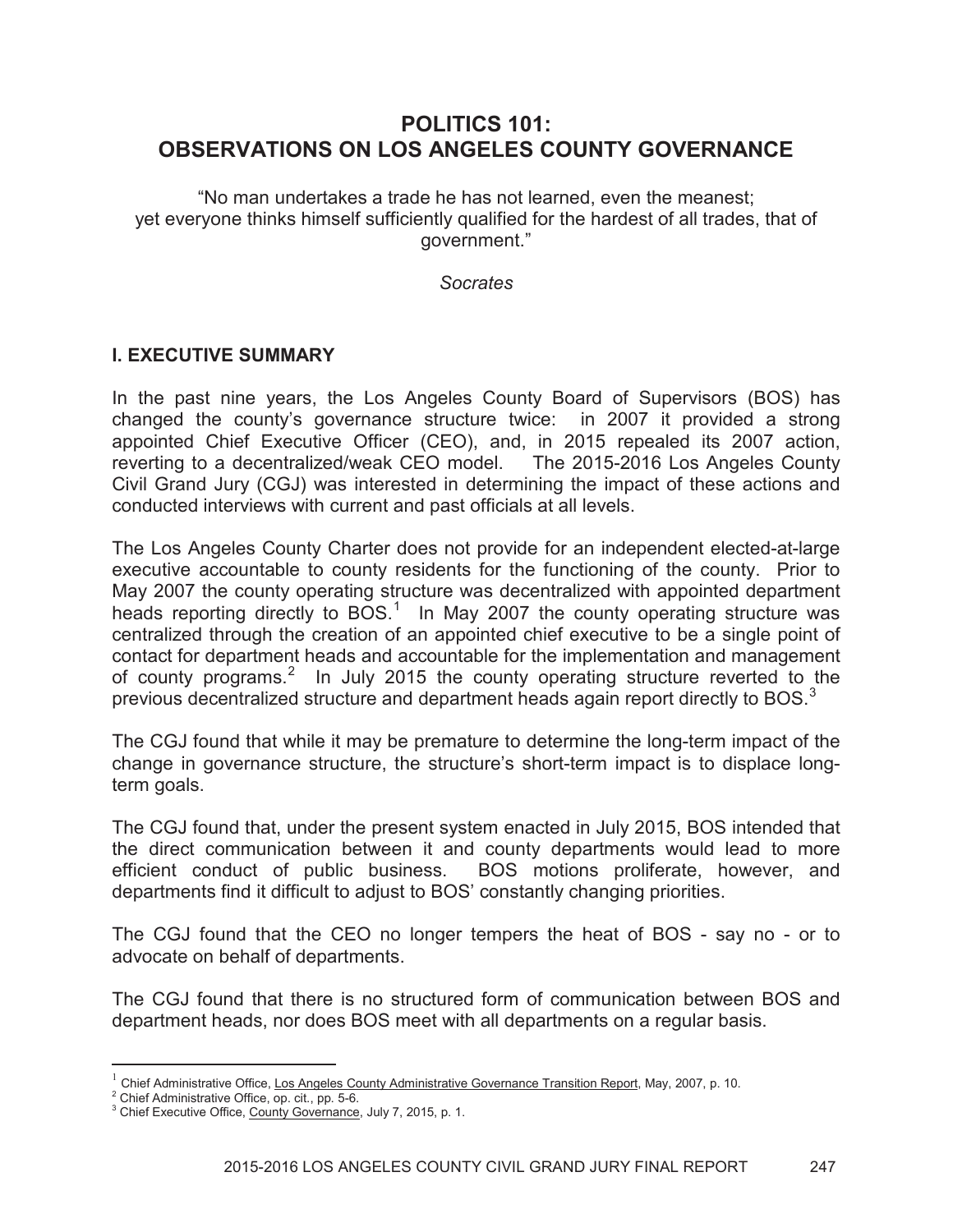The CGJ found that the county lacks an updated strategic plan as well as a meaningful structure for measuring management performance.

Nearly all of the next most populous counties in the country elect a county chief executive. Two previous Grand Juries made recommendations that the county adopt an elected chief executive officer and increase the number of supervisors. This CGJ finds both concepts need to be revisited and provides appropriate recommendations for the 2020 county-wide election.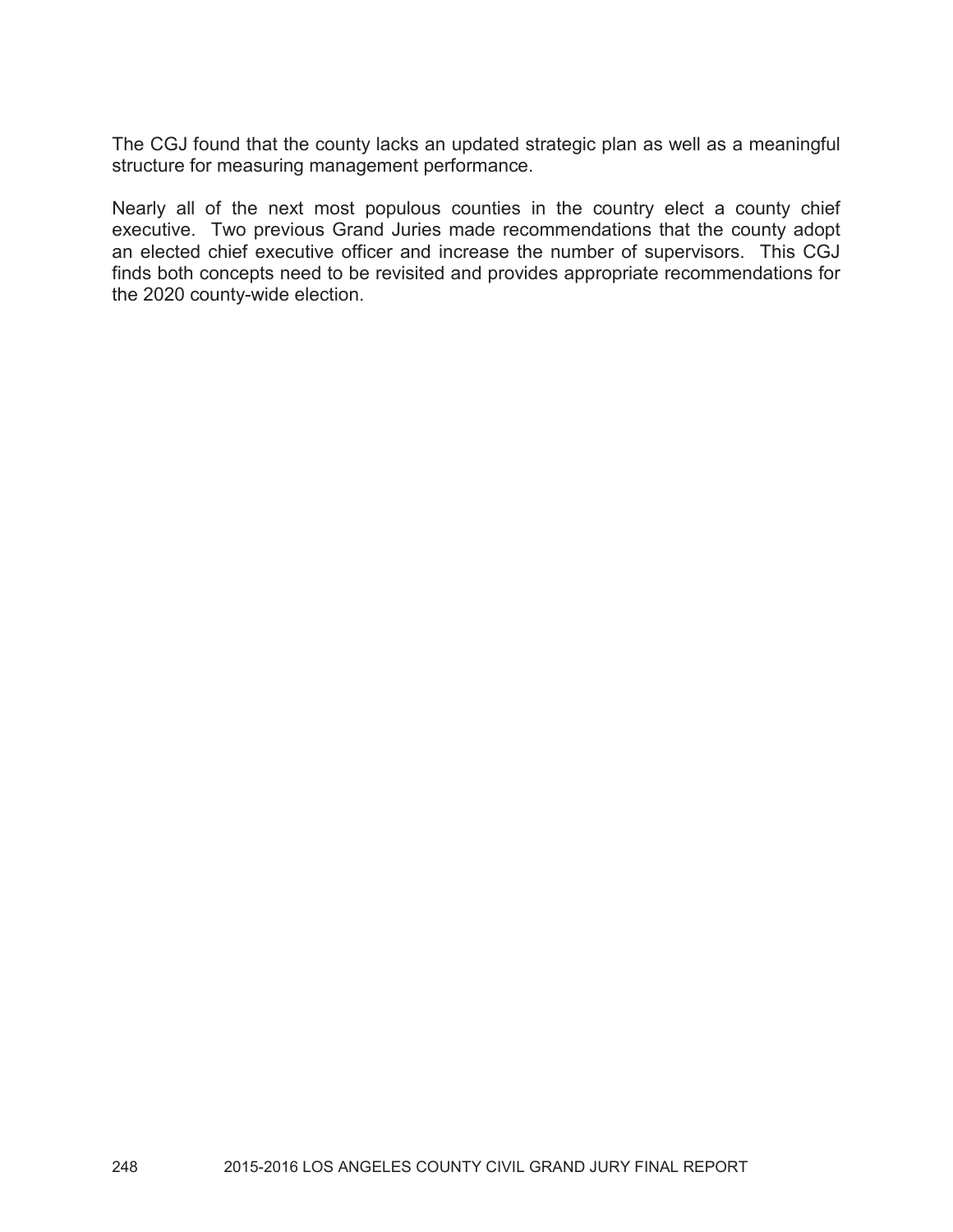# **II. BACKGROUND**

Reorganization of the structure of county government is not a topic that readily engages most citizens. Their concerns are more basic. They care only that county services are provided well. The CGJ looked at the recent change in the structure of the governance of Los Angeles County from the perspective of citizens concerned with the efficient application of public money to county responsibilities.

# **A. May 2007 Centralization of County Governance Structure**

In 2007, BOS adopted a strong CEO model replacing a decentralized organization structure in which 34 appointed Department Heads reported independently to BOS.

The "hallmark principles" of the strong CEO model included:<sup>4</sup>

- x *"Benefits to County residents:* With the day-to-day operation of the County vested in the CEO, BOS was able to partner with residents and communities in focusing on studying and developing strategies to address the complex social, economic, and environmental issues that impact the quality of life in Los Angeles County. The CEO's accountability for implementing BOS policy direction to improve outcomes for residents through service and resource integration and enhanced service accessibility was to result in significant benefit for County residents."
- *"Strengthen the Board's policy role:* BOS's role was strengthened through the creation of the CEO as a single point of contact accountable for implementation and management of Board direction."
- x *"Focus on outcomes:* The County would systematically focus on the needs of County customers – children, families, senior citizens, other residents and the communities they live in – and on improving outcomes for customers."
- "Service integration: Focus on the needs of County customers would be implemented through integration of County services, the optimal use and/or blending of resources, and continuously working to improve the County's organization and its operating processes."

The 2007 ordinance adopting the strong CEO model included a non-intrusion clause which reinforced BOS as exclusively vested with the responsibility for county policy, regulations, and organizational directions. Individual BOS members and their staff continued to seek information and assistance from county department heads and employees.

<sup>&</sup>lt;sup>4</sup> Chief Administrative Office, Los Angeles County Administrative Governance Transition Report, May 2007, pp.5-6.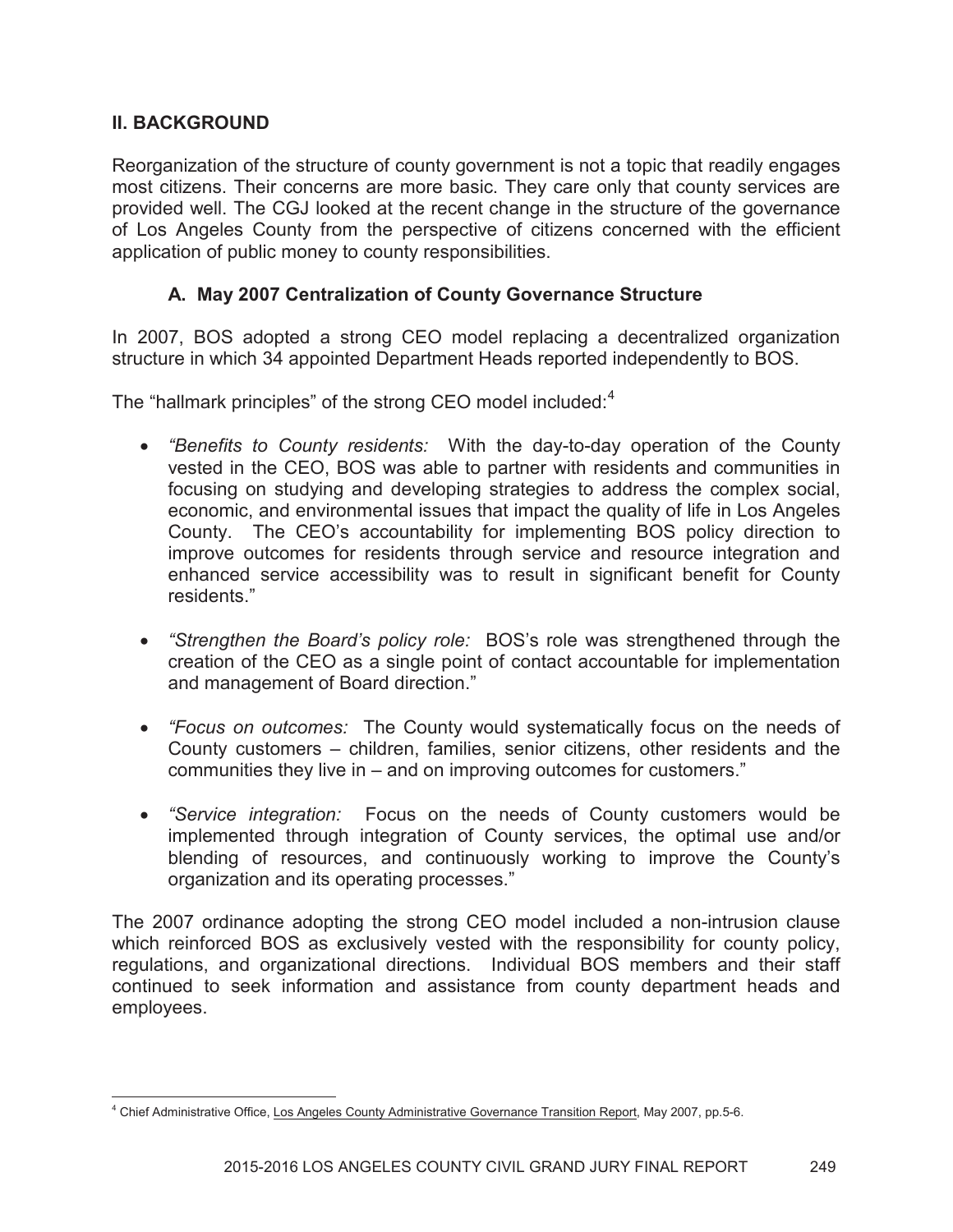# **B. July 2015 County Governance Structure Reversion**

On July 7, 2015, BOS adopted a revised county governance structure aiming to improve the (a) effectiveness of service delivery, (b) efficient utilization of limited resources, and (c) timely implementation of Board policy directives. The new governance structure was further intended to balance "flexibility, accountability, transparency and efficiency."<sup>5</sup>

The justifications provided for this action included:<sup>6</sup>

- "The new structure will provide for more Board interaction with departments, more effective decision making, and additional opportunities for policy discussions."
- "Ad hoc initiatives, housed within the CEO will provide for greater energy, focus, and interdepartmental collaboration on Board initiatives, with the flexibility to quickly adjust to new priorities."
- "The CEO will evaluate the placement and composition of CEO and County functions to provide for efficient operations and effective and innovative constituent services."

# **III. METHODS AND PROCEDURES**

The CGJ researched and reviewed governance and best practices sources.

Interviews were conducted with current and past county officials at all levels.

# **IV. FINDINGS**

### **A. Checks and Balances:**

# *The CGJ found that the Los Angeles County Charter does not provide for an executive accountable to county residents for the functioning of the county.*

The underlying governmental structure of the United States is a separation of powers between the legislative, executive and judicial branches, known as checks and balances. No branch of our government can gain absolute power or abuse its powers with impunity.

<sup>5</sup> Chief Executive Office, County Governance, July 7, 2015, p. 1.

 $6$  Ibid., p. 2.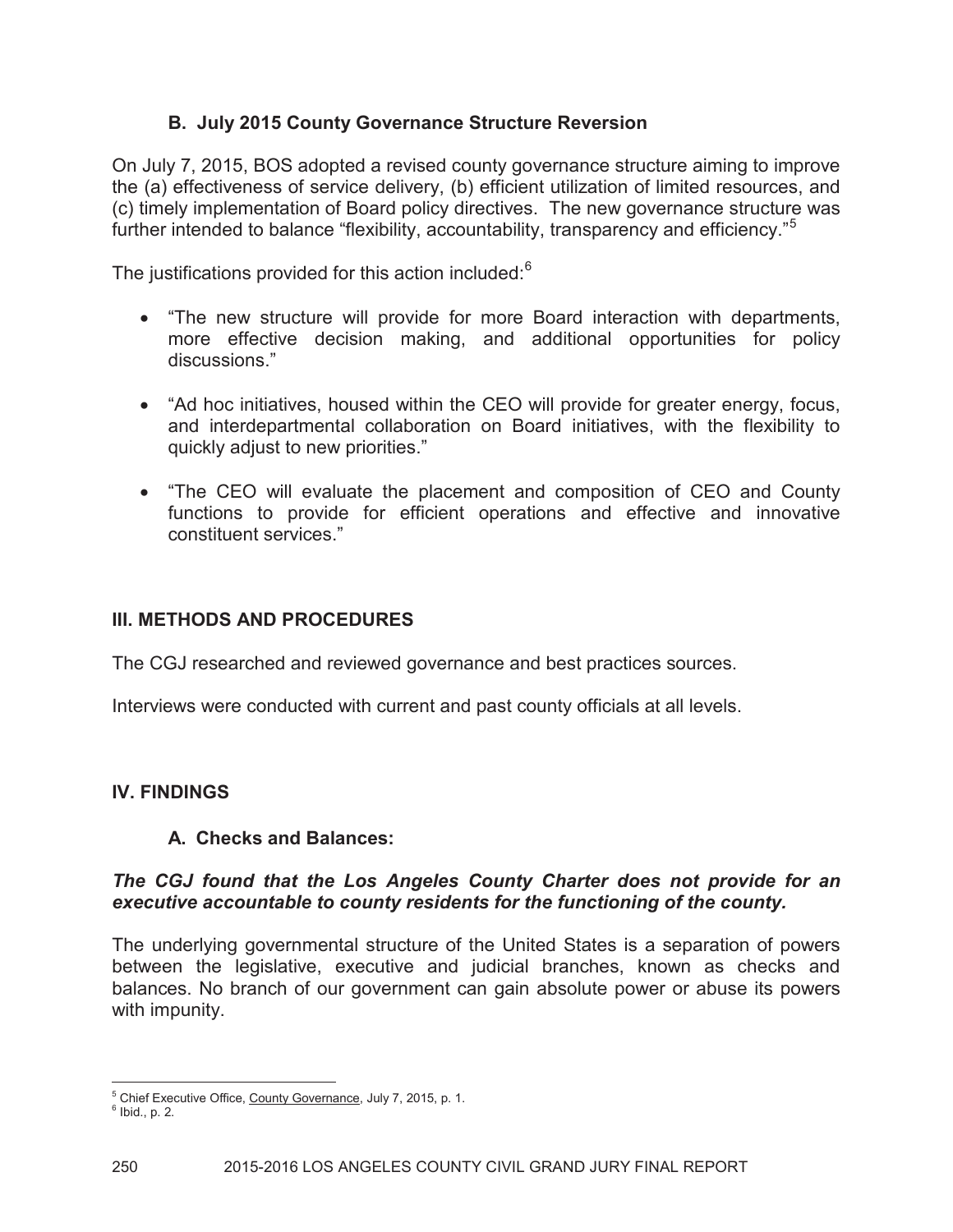- The legislative branch proposes and enacts the laws, adopts the budget, and may overturn an executive veto. Each representative represents but a small portion of the nation, but collectively Members of Congress can be seen as reflecting the popular will.
- The executive branch is intentionally structured as the quardian of the national interest: elected at large, commander in chief of the military, responsible for proposing the annual budget, wielding the veto, and managing the national bureaucracy.
- The judicial branch declares the law of the land in accord with the Constitution, and in response to legislative and executive actions. Federal judges must be confirmed by the Senate and, like all elected federal officials, may be impeached.

Although not perfect, this tri-partite arrangement is ingrained in the national psyche as a model for all government in the United States – except in California at the county level, where there is no separation of the executive and legislative functions.<sup>7</sup>

Section XI of the State Constitution and Article II of the Charter of the County of Los Angeles provide for a five-member supervisorial structure. County voters can take advantage of the discretion given them in the County Charter by making changes in the county's governing board, officers, and employees such as:<sup>8</sup>

- increasing the number of county supervisors,
- electing county supervisors at-large,
- appointing fewer county officers and specifying their duties,
- contracting out for any service (subject to certain state contracting rules), and
- specifying a process to fill a supervisor vacancy.

Our County Charter does not provide for an elected executive function in spite of the enormity of our population or the budget and bureaucracy providing services to it. Los Angeles County is a \$27.1 billion enterprise, with  $37$  departments and 108,000 employees, representing a population of 10.1 million (in fact, Los Angeles County, standing alone, would be the eighth most populous state in the country),  $10$  governed by a five member board. The governance structure in Los Angeles County is the same as that in every other California county except for San Francisco, which has an elected executive. Amendments to the State Constitution and the County Charter have not addressed this basic governance structure, which reflects the State's agrarian and early 20th century reform history.

<sup>&</sup>lt;sup>7</sup> "Unlike the separation of powers that characterizes the federal and state governments, the Board of Supervisors is both the legislative and the executive authority of the county (except San Francisco City and County). It also has quasi-judicial authorities." California State Association of Counties, County Government in California: An Introduction to California Counties, http://www.counties.org/sites/main/files/file-attachments/tab\_2\_-\_county\_government\_in\_california.pdf<br><sup>8</sup> Ibid Ibid.

<sup>&</sup>lt;sup>9</sup> 2015-2016 Los Angeles County Adopted Budget.

<sup>10</sup> U.S. Census Bureau, 2010 Census Population Data. http://www.census.gov/popfinder/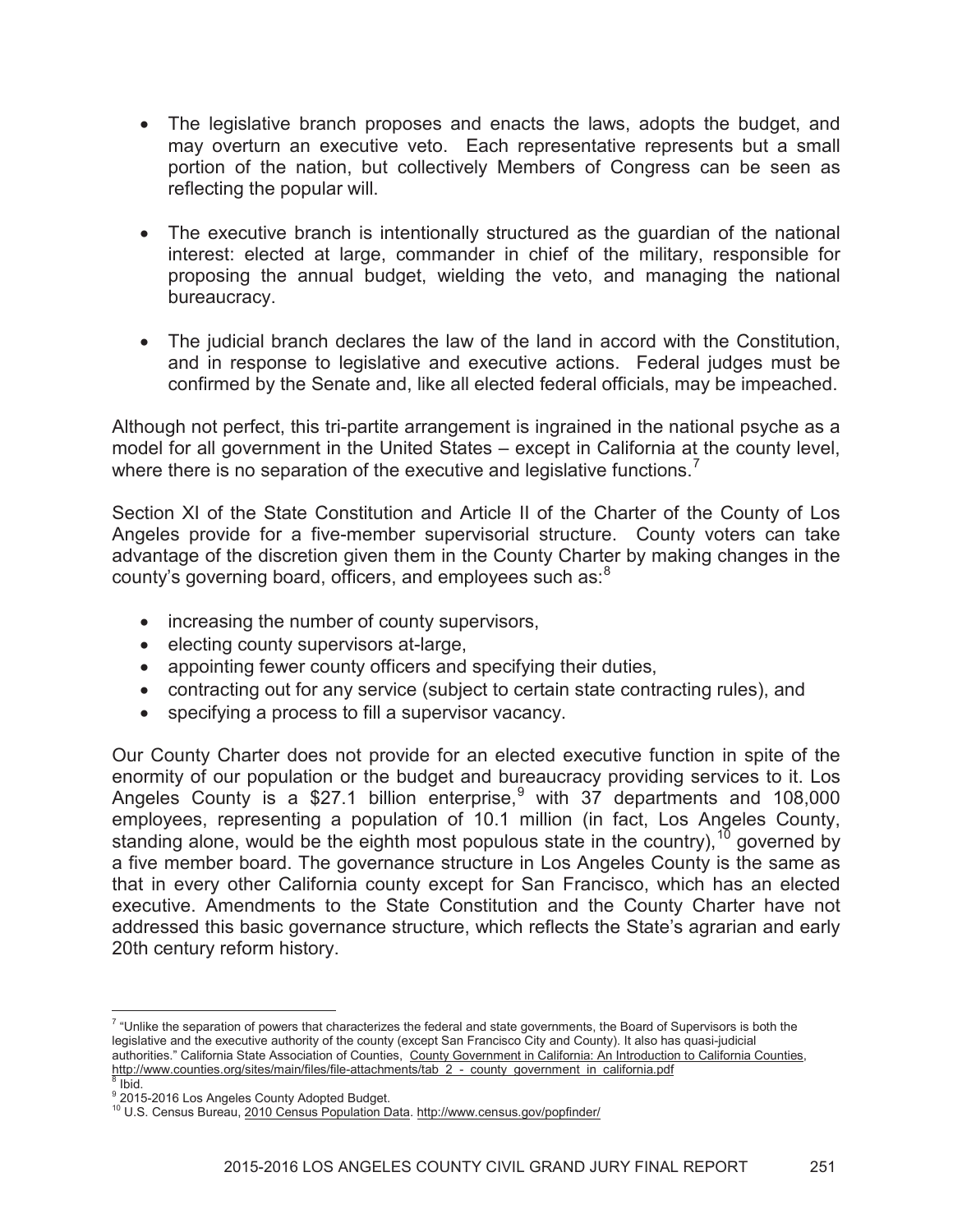In the opinion of the CGJ, an organization on this scale cannot be effectively governed and managed by a board or committee. It is not unreasonable to wonder if BOS has the time not only to govern, but also to manage the county departments.

# **B. County Governance Structure Prior to May 2007:**

# *The CGJ found that prior to May 2007 the county operating structure was decentralized with 34 appointed department heads reporting directly to BOS.*

BOS has made several attempts to find an optimal governance structure to meet the needs and aspirations of the electorate. Prior to May 2007, the county's operating structure was characterized as a "… decentralized structure in which 34 appointed department heads report independently to the Board."<sup>11</sup> A 1995 article on the county's government structure noted:

- "The five-member board doesn't work. Responsibilities for setting policy and actual administration of the county are so intertwined that there is no discipline in the system. Additionally, there is a confusion of priorities among jurisdictions within the county, which leads to conflict and unnecessary waste."<sup>12</sup>
- "As a five-member Board, the Board of Supervisors is too small to allow for shifting coalitions, too big to allow any single member to emerge as a leader because no one is willing to allow his or her colleague to step out in front. Nor are there enough members to seriously represent the county's diversity, whether ethnic or geographic."<sup>13</sup>
- "... there is no constituency for saying 'no.' And there is little courage to stand up for the broader picture beyond one's district."<sup>14</sup>

# **C. May 2007 Centralization of the County Governance Structure:**

*The CGJ found that in May 2007 the county operating structure was centralized through the creation of an appointed chief executive to be a single point of contact for department heads and accountable for the implementation and management of county programs.*

The following are observations from current and past county officials:

Positive Observations

 *"Fan of previous structure where deputy CEO attempted to integrate all BOS views and department views."*

<sup>&</sup>lt;sup>11</sup> Chief Administrative Office, Los Angeles County Administrative Governance Transition Report, May 2007, p. 10.

<sup>&</sup>lt;sup>12</sup> Kayden, Xandra, "Behind the County Health Woes: An Outmoded Government: A last minute federal rescue should not lessen the need to reinvent a deeply flawed structure of governance." Los Angeles Times, September 24, 1995.

http://articles.latimes.com/1995-09-24/opinion/op-49458\_1\_l-a-county

 $13$  Ibid.  $14$  Ibid.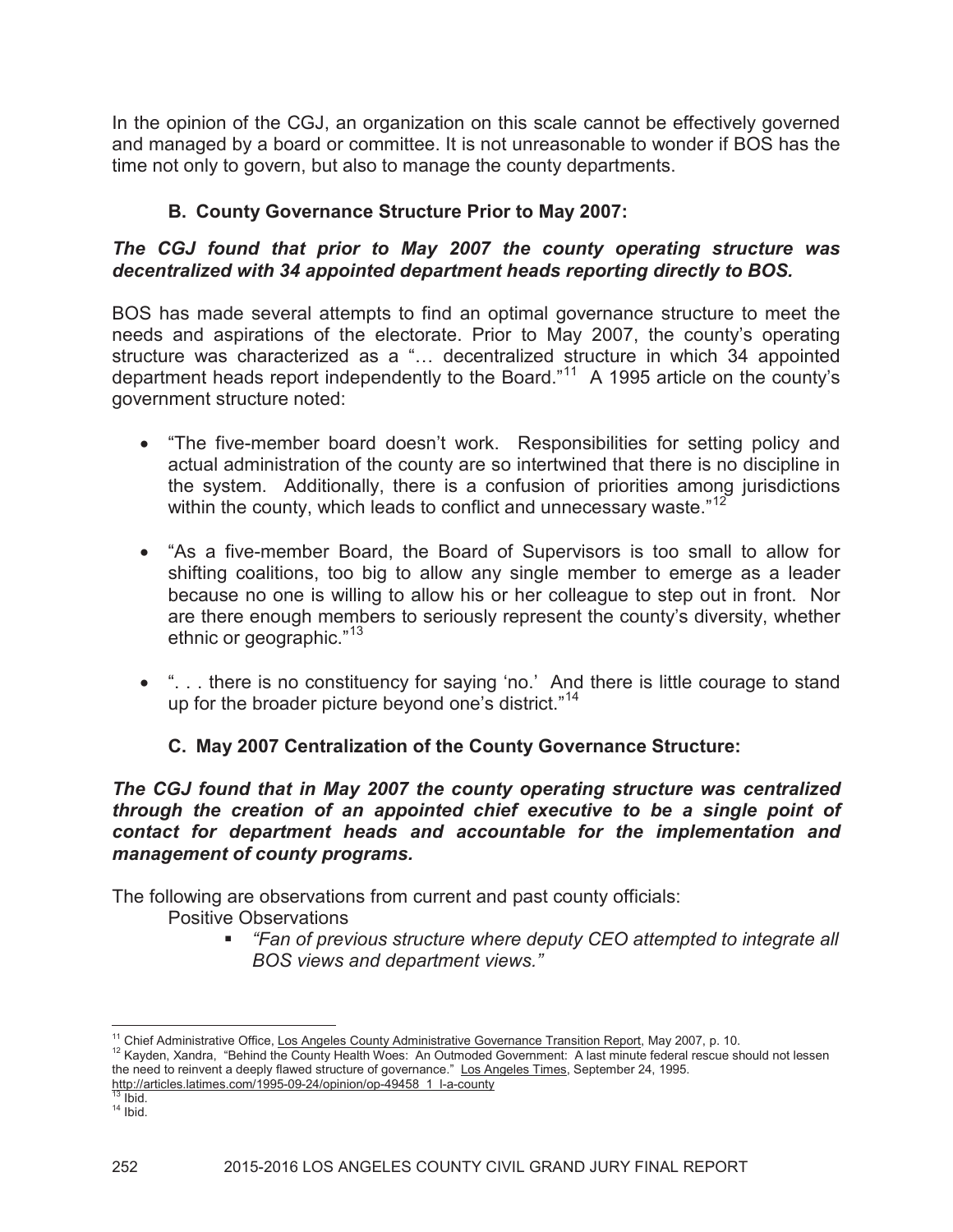*"The CEO acted as a filter to bounce ideas off and finesse proposals before transmittal to BOS."*

The May 2007 governance structure addressed those issues by "… the creation of the CEO as a single point of contact accountable for implementation and management of Board direction."<sup>15</sup> Specifically, the CEO would be "... the one person in the governing structure who would consider and propose policies and resource allocations with all of the people in the county in mind – especially the underserved and marginalized residents."<sup>16</sup> In effect, the action provided for a "checks and balances" on BOS by separating governance and management (executive) functions in the operation of the county. The CEO filled the executive function, handling the county's day-to-day operations and acting as a filter by dealing with "every-day" and "ordinary" issues.

Significantly the CEO was expected to wield independent executive power, even providing push-back to BOS where appropriate, while serving at BOS's pleasure in an appointed position.<sup>17</sup> Given this conflicting dual nature of the CEO's position, it can be no surprise that the CEO developed into and was seen as an independent power center, the "sixth, unelected Supervisor."<sup>18</sup> The CEO's power rested on intimate knowledge of the County's day-to-day operations and ability to influence the good will of at least three of the Supervisors. The CGJ believes that such inherent structural conflict between BOS and the CEO resulted in the July 2015 action.

# **D. Return to Decentralized Pre-2007 Governance Structure:**

*The CGJ found that in July 2015 the county operating structure reverted to the decentralized structure in which department heads report directly to the board. Additionally, the CGJ found that BOS intended the direct communication between it and county departments to more efficiently further the conduct of the public's business.*

The following are observations from current and past county officials:

Positive Observations

- *"Philosophy was different between CEO and BOS."*
- *"BOS is not to be minimized."*
- *"BOS wants increased level of communications."*
- *"New structure compels policy as a priority and is streamlined."*
- *"There should be no impediments to process of getting information."*
- *"A strong commitment to do the public's business efficiently."*
- *"BOS wants more input in policy decisions."*
- *"New focused initiatives (priorities) are staffed across departments – working more together than ever before."*

<sup>&</sup>lt;sup>15</sup> Chief Administrative Office, Los Angeles County Administrative Governance Transition Report, May, 2007, pp. 5-6.

<sup>16</sup> Yaroslavsky, Zev, "Reflections on Four Decades in Office," Bollens-Ries-Hoffenberg Lecture, University of California, Los

Angeles, April 7, 2015.

Observations from current and past county officials.

<sup>&</sup>lt;sup>18</sup> Observations from current and past county officials.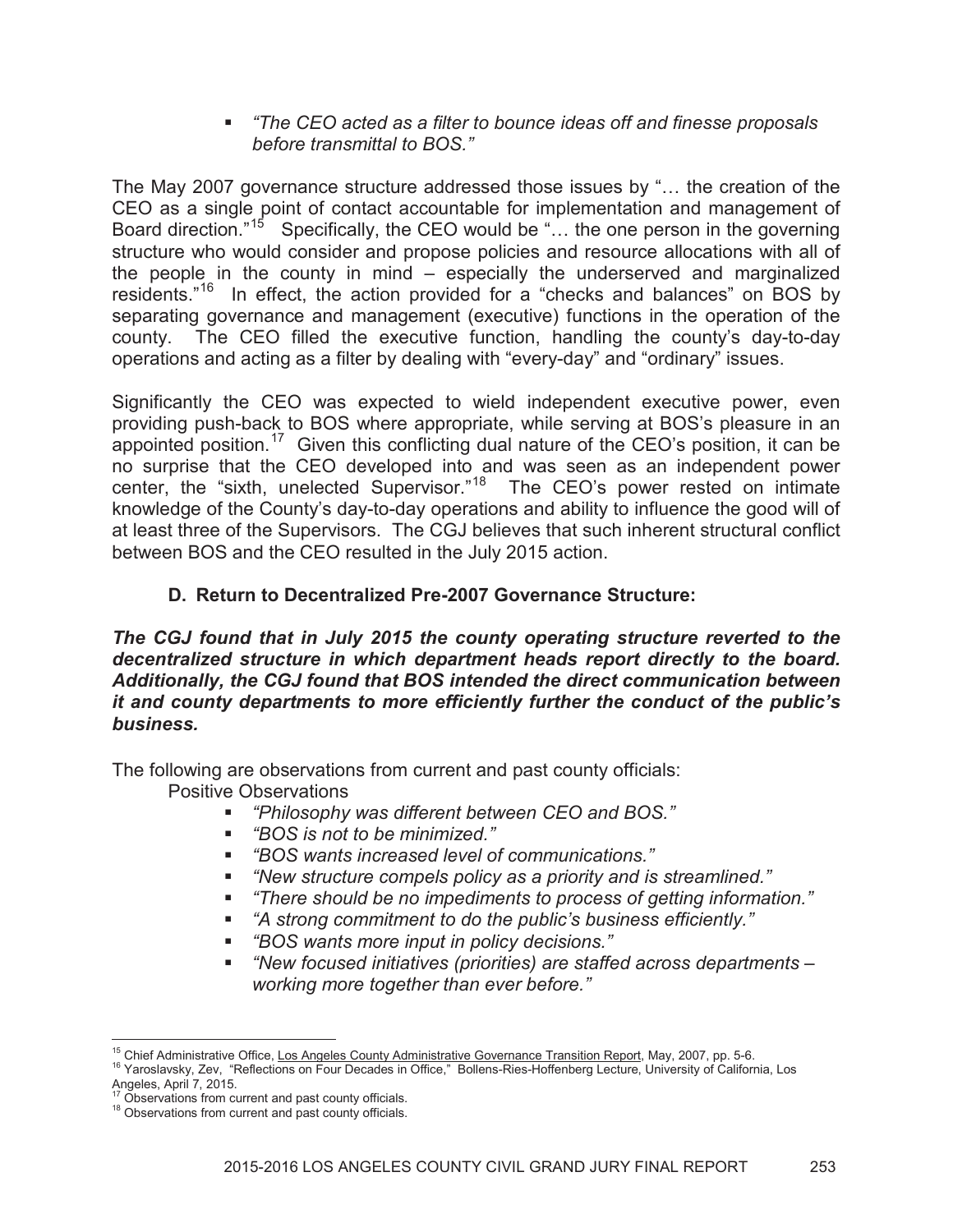Negative Observations

- *"Structure was seen as cause so just changing CEO was not solution – BOS always had the power."*
- *"There was a bad relationship between prior CEO and BOS, BOS wants CEO to downsize."*
- *"There was a conflict with the prior CEO who acted like a sixth supervisor."*

By changing the CEO's function back to the pre-May 2007 governance structure, the "new" operating structure again blurs the boundaries between governance and management. In an article on the re-restructuring, the Los Angeles Times noted:

- "The change back to a weaker executive has many wondering whether the supervisors' new power will result in more streamlined, decisive management or simply create more meddling by the elected officials and politicize the workings of government."<sup>19</sup>
- As Supervisor Mark Ridley-Thomas commented at the Los Angeles Current Affairs Forum in 2015: "Politics 101, ladies and gentlemen, never give away your power."<sup>20</sup>

Within the first year of the new governance structure, BOS adopted a series of sweeping actions to address long standing and urgent needs:

- Allocated \$100 million for each of three years, to construct and maintain affordable housing (October 27, 2015);
- Consolidated public health care functions of the Departments of Public Health, Mental Health, and Health Services (January 21, 2016);
- Created the Homeless Initiative to coordinate county strategies to reduce homelessness through an intensive, inclusive planning process (January 21, 2016); and
- Delayed the construction of and reduced the size of the new Men's Central Jail (June 9, 2015).

# **E. Impact of Return to Prior Decentralized Governance Structure:**

*The CGJ found that, under the present system enacted in July 2015, BOS intended that the direct communication between it and county departments would lead to more efficient conduct of public business. BOS motions proliferate* 

<sup>&</sup>lt;sup>19</sup> Sewell, Abby, "L.A. County supervisors move to consolidate power by weakening CEO's job," Los Angeles Times, July 7, 2015.

<sup>&</sup>lt;u>http://www.latimes.com/local/california/la-me-0708-county-ceo-20150708-story.html</u><br><sup>20</sup>Editorial Board, "New thinking at the L.A. County Board of Supervisors," <u>Los Angeles Times</u>, December 24, 2015. http://www.latimes.com/opinion/editorials/la-ed-county-supervisors-20151223-story.html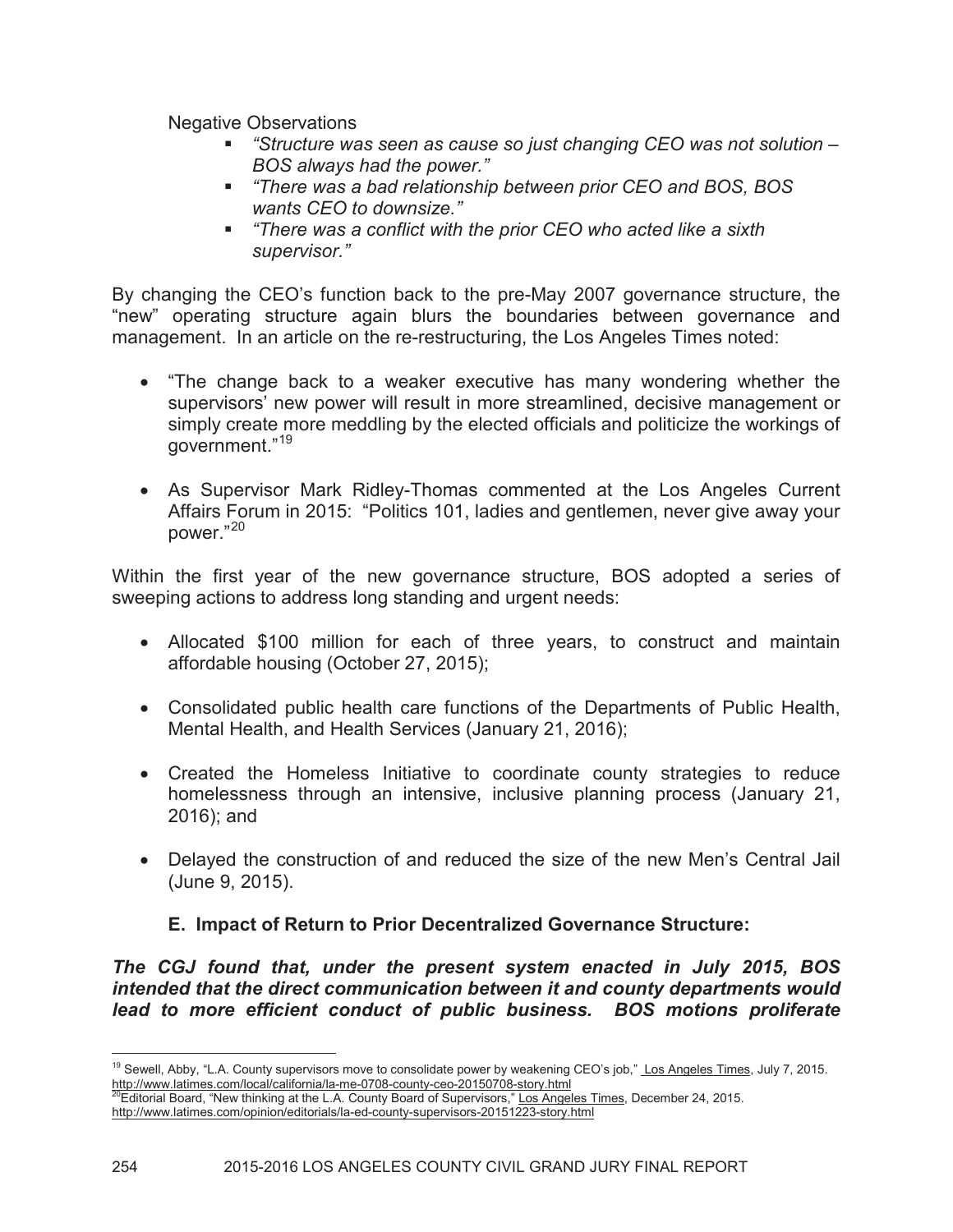### *however, and departments find it difficult to adjust to BOS' constantly changing priorities.*

The following observations are from current and past county officials:

Positive Observations

- *"Less interference since deputy CEO is gone."*
- *"Issues discussed directly with BOS deputies."*
- *"Department has reorganized to provide flexibility in answering BOS needs."*

Negative Observations

- *"Lots of motion sickness."*
- *"More effort involved in responding to BOS motions."*
- *"Planning and priorities are messed up."*
- *"Sustainability of management by motion is unknown."*
- *"BOS determines department priorities not interested in department concerns, it's difficult to plan."*
- *"Need an entity to coordinate information going to BOS."*
- *"Reorganization changed nothing, but changes in BOS members and removal of deputy CEOs increased business – now everything is hot."*
- *"No impact except more direct instructions (via motions) by BOS."*
- *"Deputy CEO used to absorb BOS demands on department heads, new CEO is not doing that."*
- *"Deputy CEO (DCEO) did not stop BOS from contacting department heads directly."*
- *"DCEO used to chair cluster meetings, no longer; CEO finance person just sits in."*

BOS has addressed pressing issues by establishing task forces composed of county employees taken from various departments involved in various aspects of the issues addressed. Relying on the cross-department knowledge and experience of its members, each task force is intended to address pressing issues with a global perspective. This action breaks down the self-imposed barriers of intra-department prerogatives and concerns (also known as silo-ization) with an inter-department viewpoint to address issues of common interest.

Commendable as this action is, it has its downside – personnel taken from their regular assignments to address task force issues, are not replaced, leaving vacuums, staffing shortages and the possible inability of those departments to meet their mandated budget and program goals. The enactment of priority motions (also known as "motion sickness" or "management by motion") without proper consideration of the impact on short-term policy decisions, sacrifices long-term goals and needs. The short-term interests change with each new priority issue.<sup>21</sup>

BOS direct decision making approach is not limited at the management level, but in some cases reaches down to the lowest levels of county operations. Instead of letting

 $21$  Observations from current and past county officials.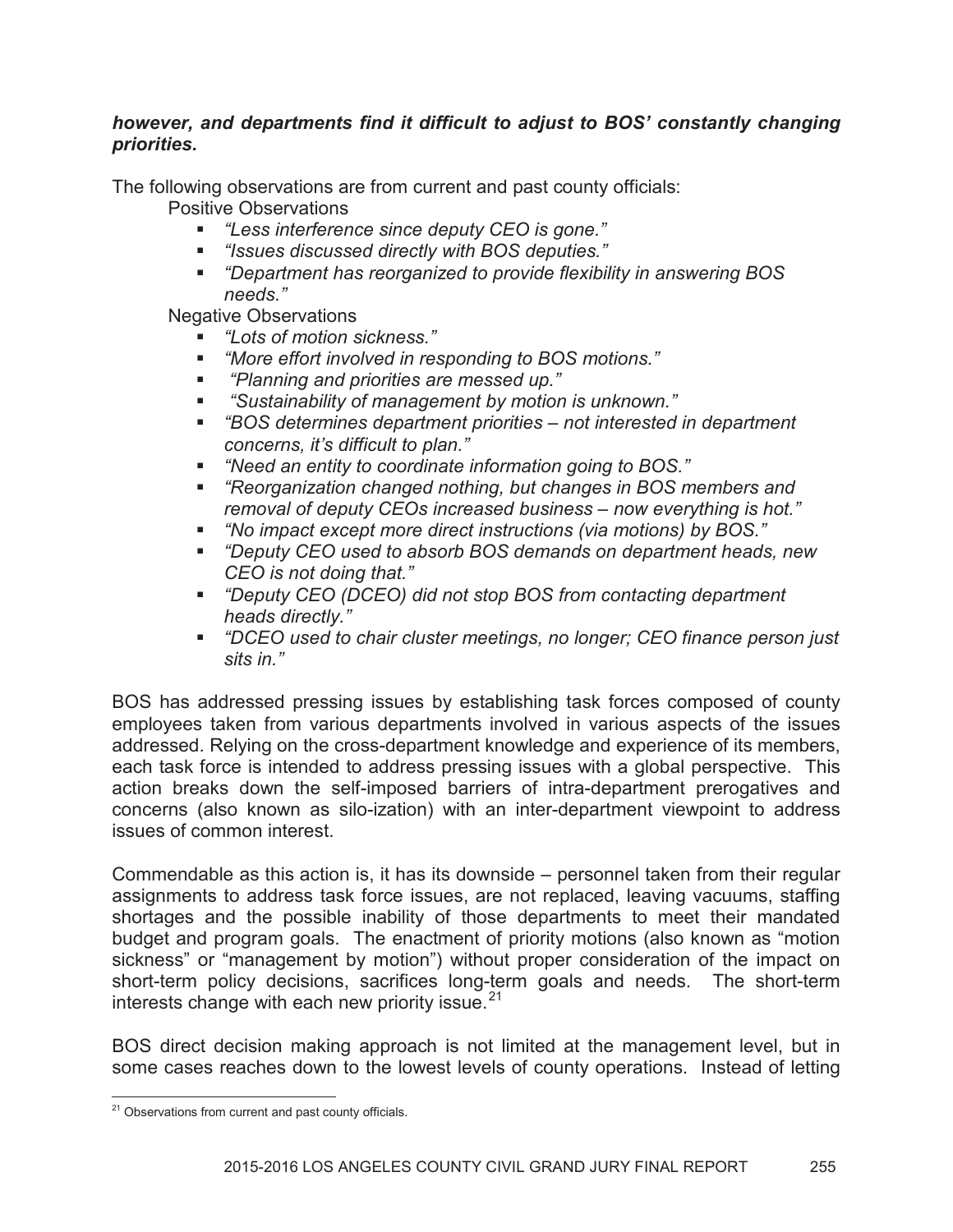managers manage, BOS dictates departmental priorities and goals, and is not interested in a department's concerns. Departments are forced to work on the priority issues to the exclusion of their regular mandated work.<sup>22</sup> This makes it very difficult for a department to do any meaningful future planning. It stifles management initiative and necessary pushback where warranted (e.g., budget, program, legal, or other mandated considerations), and fosters a climate of insecurity – officials never know when their job is on the line (also known as "living Tuesday to Tuesday).  $23$ 

The CGJ is very concerned about the future of the county's administrators – how will the county attract and keep quality people when their every decision may be second guessed? BOS' discretionary authority, its opaque decision making processes, and the degree to which it is insulated from direct political controls, often deflects the brunt of public discontent and accusations of waste and mismanagement of scarce resources. Direct management action by BOS in the county's operations should mean that BOS will be directly responsible for the results. Instead, department heads suffer the consequences.

The CGJ is concerned that although the impact of term limits has not been felt yet, each Supervisor's emphasis on parochial interests will only increase as their term in office is limited.

As noted in an editorial in the Los Angeles Times:

"… county government is not a game. It's the chief provider of human services and vital infrastructure to a region of 10 million people. Who's in charge? With the five-member committee that is the Board of Supervisors, who knows? The members make up a sort of legislature with no executive, yet at the same time they are a kind of five-headed executive with no legislative oversight. They are a family of squabbling brothers and sisters trying to manage the house in the absence of their parents, each sibling sniping about the others while forming, breaking and re-forming alliances in order to move their various agendas. They are a comically constituted group with deadly serious business to perform for their constituents  $"^{24}$ 

# **F. Management Issues:**

*The CGJ found there is no structured form of communication between BOS and department heads, including lack of a meaningful structure for measuring management performance. BOS does not meet with all departments on a regular basis. Further, the county lacks an updated strategic plan.*

The following are observations from current and past county officials: Positive Observations

 $22$  Ibid.

 $23$  Ibid.

<sup>&</sup>lt;sup>24</sup> Editorial Board, "Grading L.A. County," Los Angeles Times, March 12, 2016. http://graphics.latimes.com/grading-la-county-2016/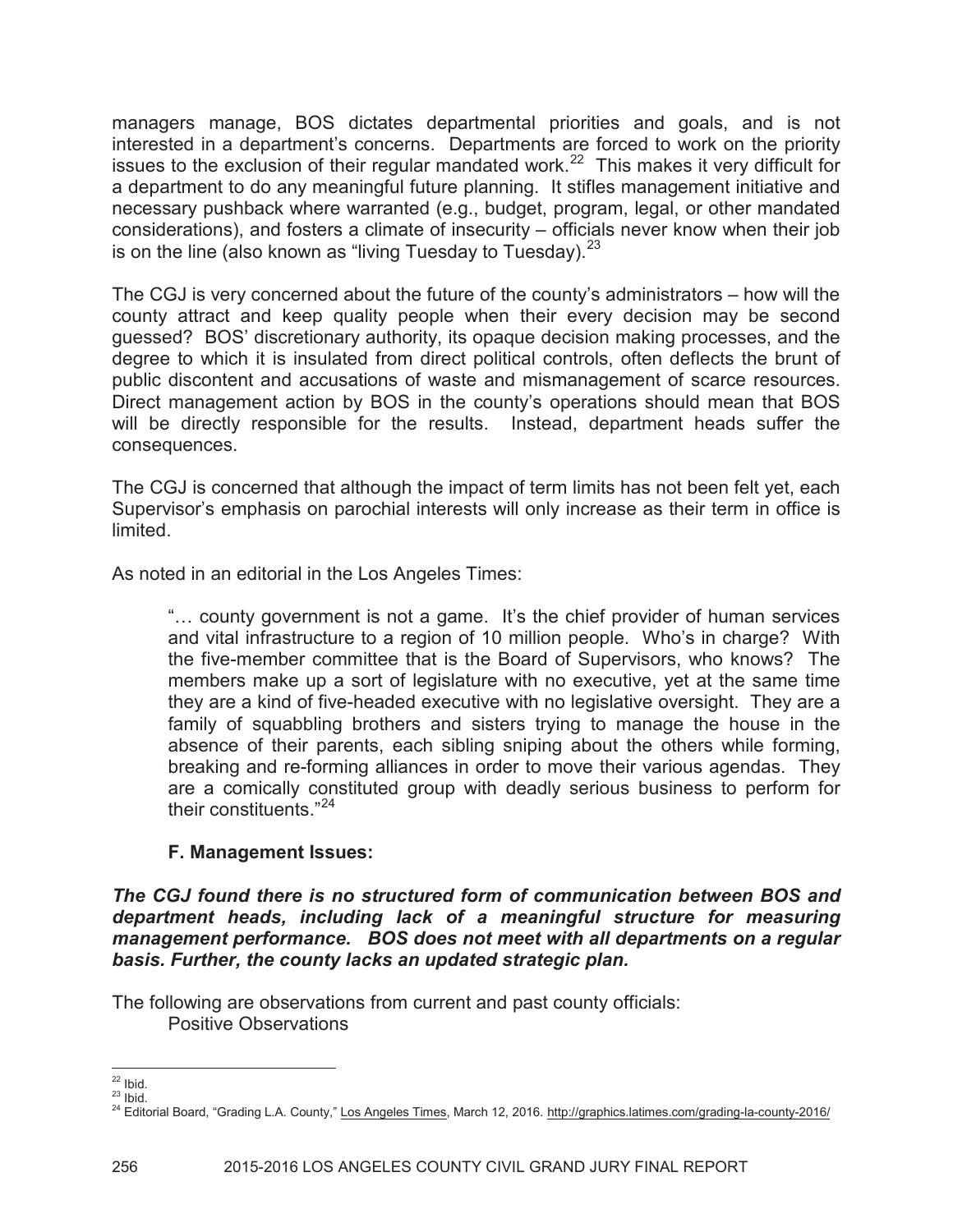Negative Observations

- *"Before reorganization, departments only had to convince the CEO; now, they need to convince three out of five BOS members and the CEO is no longer involved."*
- *"No structured communication between BOS and management, departments with departments."*
- *"BOS needs to meet with all departments on a regular basis, visit departments at least once per year."*
- *"No updated long-term strategic plan."*
- *"No meaningful structure for measuring departments' and their management performance."*
- *"No clear chain of command between BOS, CEO, and department heads with clearly defined responsibilities."*

One stated reason for BOS's 2015 reversion is the intent to ensure direct communication between it and county departments, which in turn leads to more efficient conduct of public business.

The CGJ found that although the "filtering" layer of Deputy CEO's (DCEO) was eliminated, departments now report to Supervisors' deputies.<sup>25</sup> Instead of one reporting site, departments now have to report to five. There appears to be no communication clearing house to coordinate information requests, schedule structured regular communication meetings among the Supervisors' deputies, and/or schedule communications meetings with and among department heads.

The CGJ found that BOS must develop an up-to-date county-wide long-term strategic plan, and allow feedback, refinement and updates by department heads. Departments should develop their plans in support of the strategic plan, including levels of service and outcomes from BOS to department heads, and department heads to "street level" operations.

# **G. Role of CEO:**

# *The CGJ found the CEO no longer tempers the heat of BOS, "say no," or to advocate on behalf of departments.*

The following are observations from current and past county officials:

Positive Observations

- *"While seen as beneficial by some departments, BOS felt isolated from department heads and wanted first-hand information."*
- *"BOS felt CEO was making decisions without them, believed they had to go through CEO before talking to department heads."*

<sup>&</sup>lt;sup>25</sup> Observations from current and past county officials.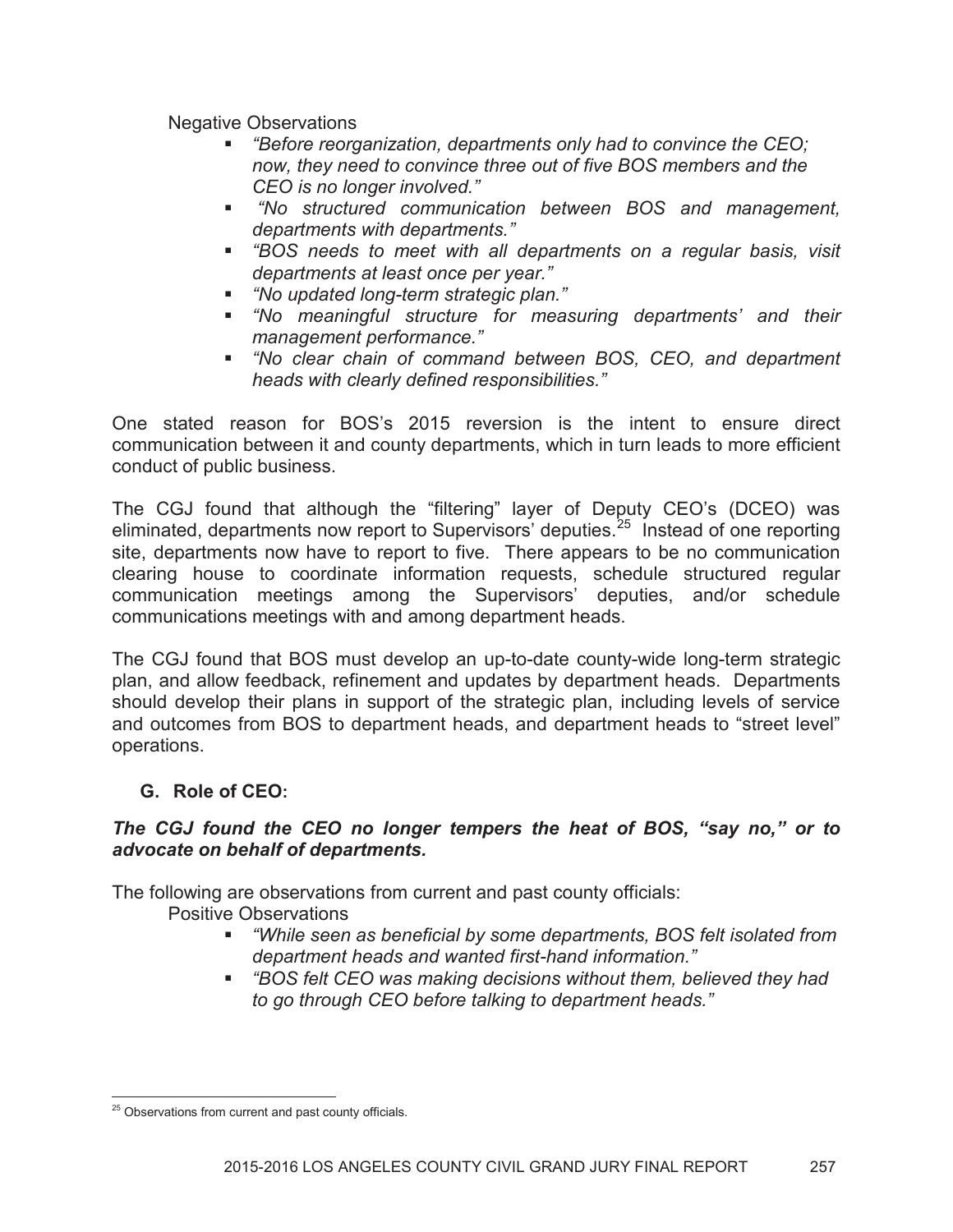As noted by former Los Angeles County Supervisor Zev Yaroslavsky, "…our current system puts a premium either on parochial or consensus based decision making."<sup>26</sup> The CGJ is concerned that without an executive function to oversee the day-to-day operations of the county, and ensure the long-term fiscal health and viability of its programmatic needs and goals, there is a real possibility that such concerns will be overlooked or forgotten.

A major impetus of the May 2007 governance structure was the impending retirement of then Chief Administrative Officer David E. Janssen, who expressed concern that no replacement could be found for him while the county continued to operate without a strong CEO.<sup>27</sup>

The current governance structure eviscerates the recent function of the CEO by limiting its operations to budget and labor relations. BOS did not test whether Janssen's fears were warranted by conducting an executive search. It determined to strip the appointed CEO of independence and authority, and quickly appointed its own Executive Officer to fill the diminished post. $28$ 

On March 29, 2016, BOS took further action that limited the CEO's function to its "core mission" and transferred non-"core mission" functions to other departments (e.g., photo and graphics, health and wellness, Work Place Programs, Employee Assistance Program, Occupational Health, Leave Management, and Real Estate).<sup>29</sup>

The CGJ is concerned that the new role of the CEO appears to be one of insisting on form over substance. Responding to a reporter's question as to why no additional resources had been provided for the Department of the Medical Examiner-Coroner (DMEC) in the 2016-2017 County Budget, the CEO stated: "…the request was not granted because the department had not submitted required paperwork documenting its justification for the added positions."<sup>30</sup>

# **H. Case Study:**

*The CGJ found that problems in the DMEC were due in part to a lack of communication. DMEC's staffing and funding concerns were not heard by the CEO, which, in turn, asked why those concerns had not been transmitted. DMEC's responses to a Corrective Action Plan were not accepted by the CEO prompting the Chief Medical Examiner-Coroner (CMEC) to resign.*

BOS challenges in attempting to act in its executive function, are illustrated in the recent resignation of the CMEC, as noted in CGJ's April 21, 2016, interim report *Who Cares for the Dead When The Dead Don't Vote?*

<sup>27</sup> Observations from current or past county officials.

<sup>&</sup>lt;sup>26</sup> Yaroslavksy, Zev, "Reflections on Four Decades in Elected Office," Bollens-Ries-Hoffenberg Lecture, UCLA, April 7, 2015.

<sup>&</sup>lt;sup>28</sup> Sewell, Abby, "L.A. County Supervisors vote to make interim chief executive permanent," Los Angeles Times, October 6, 2015. http://www.latimes.com/local/lanow/la-me-ln-county-chief-executive-20151006-story.html<br><sup>29</sup> Chief Executive Officer #Object=00151006-story.html

<sup>29</sup> Chief Executive Officer, "Chief Executive Office Organization Redesign," March 29, 2016, pp. 1-2.

<sup>30</sup> Sewell, Abby. "\$28 billion L.A. County budget proposal aims to address homelessness, improve jails," Los Angeles Times, April

<sup>11, 2016.</sup> http://www.latimes.com/local/lanow/la-me-ln-la-county-budget-20160411-story.html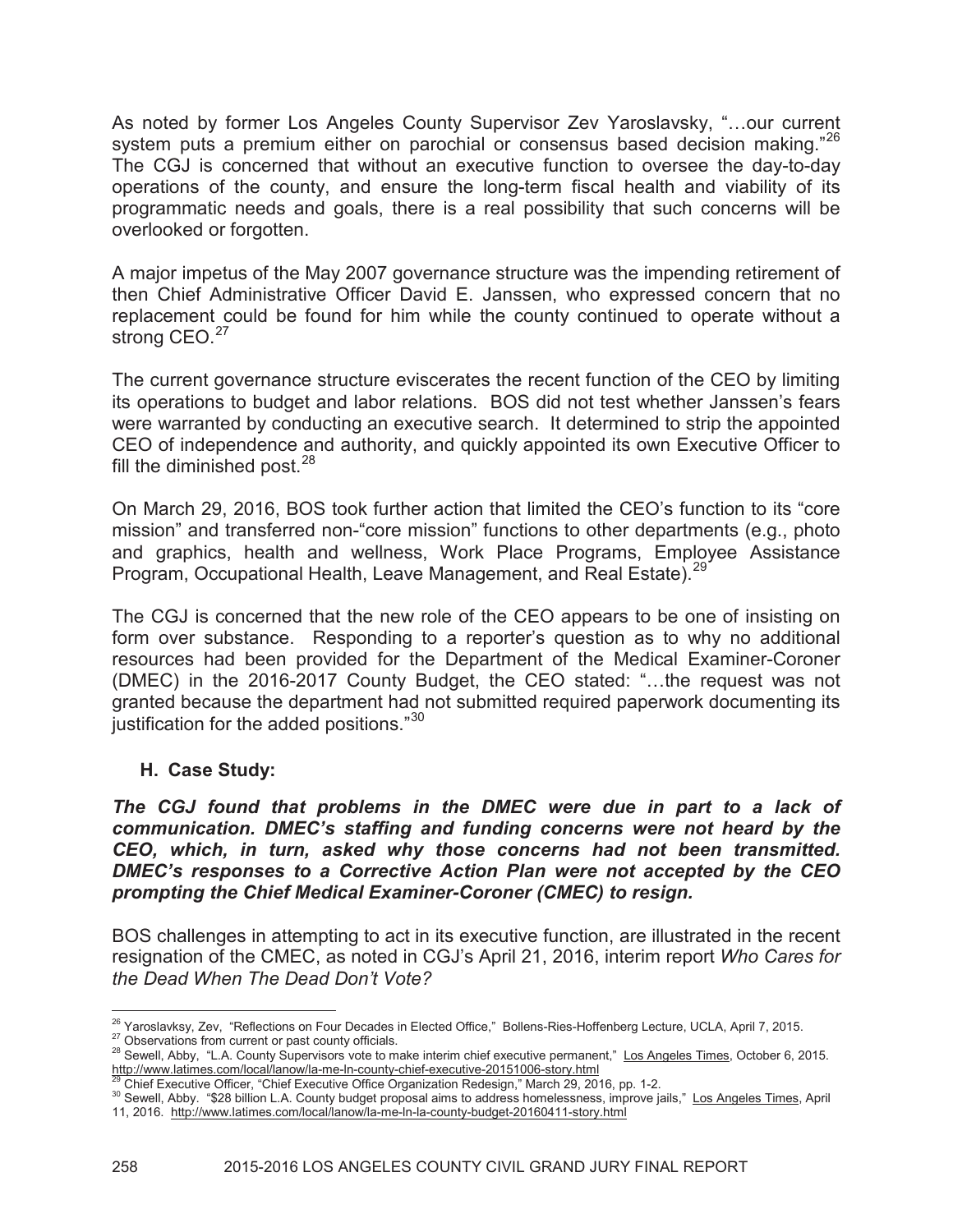DMEC's problems can be attributed to years of insufficient staffing levels, due to a number of factors:

- Too few budgeted positions;
- Not enough available qualified candidates to fill the needs of the department (e.g., forensic pathologists);
- Toxicology reports are six to seven months behind schedule;
- Salary constraints that inhibit recruitment and retention of qualified professionals;
- BOS requests for immediate processing of selected cases, thereby negatively impacting DMEC's internal prioritization of investigations; and
- The sheer geographic and population size of the county and its resultant workload.

Insufficient staffing has led to the following results:

- Worker fatigue and burnout;
- Extended time required to complete autopsy reports;
- Suspension of a number of operations, including gunshot residue, scanning electron microscopy, and Law Enforcement/Officer involved shooting case review;
- No cushion to absorb extra work generated by catastrophes and extended leaves of absence (e.g., maternity or bereavement leave, illness);
- Possible loss of accreditation from The National Association of Medical Examiners (NAME), Institute of Medical Quality/California Medical Association (IMQ/CMA), and the American Society of Crime Laboratory Directors/Laboratory Accreditation Board (ACSLD/LAB). The loss of accreditation may have significant impact in terms of challenging the credibility and validity of the Medical Examiner-Coroner findings in court.

Repeated requests by the CMEC to BOS for appropriate funding for DMEC to meet its statutorily-mandated goals went unheeded. During the 2016-2017 Budget process, BOS and the CEO provided a "current level budget" and imposed a "Corrective Action Plan" which in great detail set out steps to address the various issues facing DMEC, and requested responses from the Medical Examiner-Coroner. In followup meetings with the CEO and BOS, DMEC's responses to the Corrective Action Plan were refused for consideration. Since he did not receive adequate resources to address DMEC's significant needs, the CMEC submitted his resignation on March 11, 2016.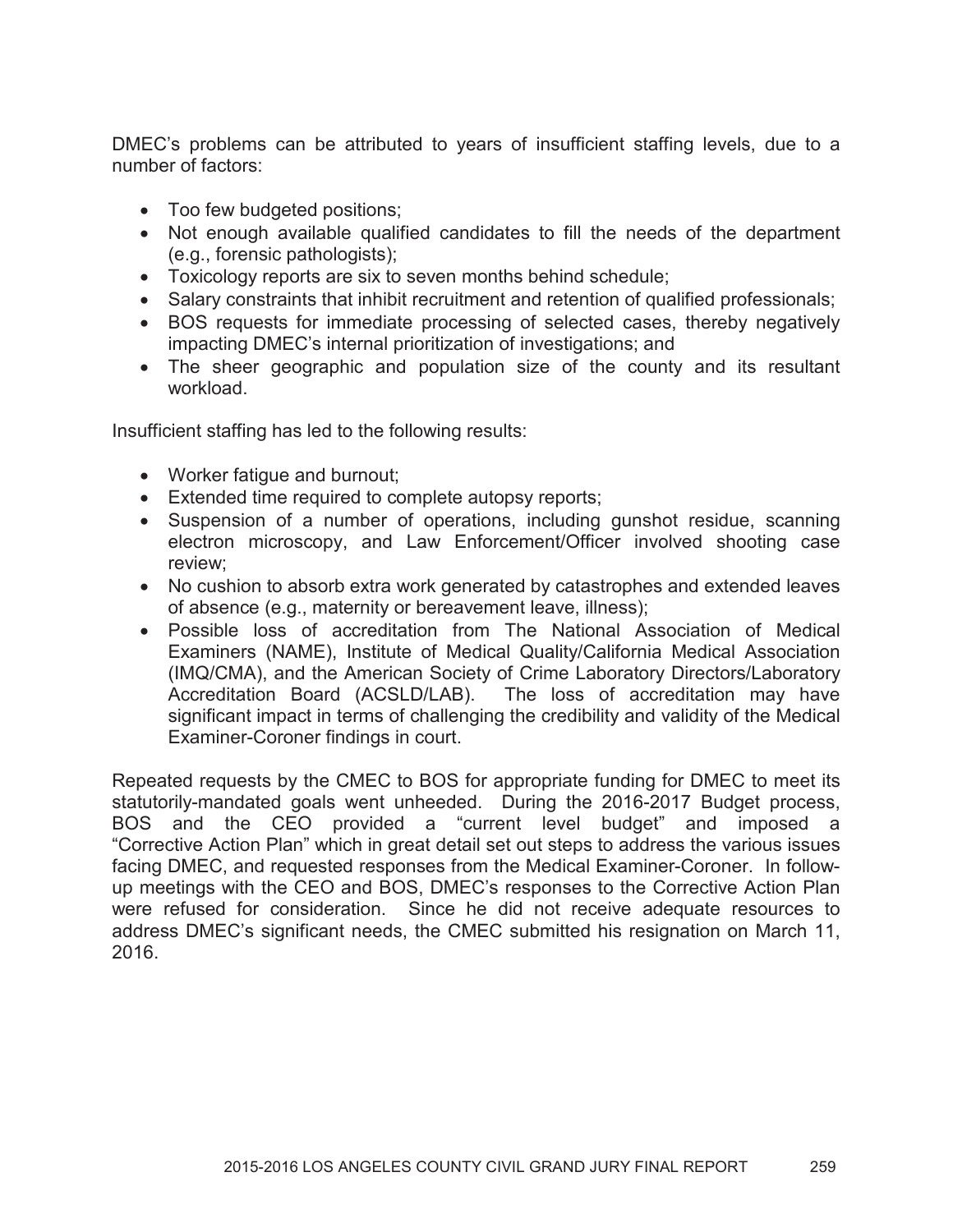**I. Independent County Executive Function:**

*The CGJ found that nearly all of the next most populous counties in the country elect a county chief executive. The counties, listed by their relative sizes per population, are:*

> *(2) Cook County, IL (pop. 5.2 million), (3) Harris County, TX (pop. 4.4 million), (7) Miami-Dade County, FL (pop. 2.7 million), (8) Kings County, NY (pop. 2.6 million), (9) Dallas County, TX (pop. 2.5 million), (11) Queens County, NY (pop. 2.3 million), (13) King County, WA (pop. 2.1 million), and (15) Tarrant County, TX (pop. 2.0 million).*

*The exceptions to the elected county executive trend are the following large counties, most of which are in California: (4) Maricopa County, AZ (pop. 4.1 million), (5) San Diego (pop. 3.3 million), (6) Orange (pop. 3.1 million), (10) Riverside (pop. 2.3 million), (12) San Bernardino (pop. 2.1 million), and (14) Clark County, NV (pop. 2.0 million).*

Prior CGJ reports (1972-1973; 1996-1997) have recommended the creation of a strong independent executive function. Their recommendations are supported by organizations such as the Los Angeles County Bar Association, the League of Women Voters, and the Los Angeles County Economy and Efficiency Committee. The 1972- 1973 CGJ report also recommended that BOS membership be expanded so that each Supervisor would represent only one million residents.

This CGJ agrees with that recommendation. Given that the County's current 10.1 million population is growing, BOS membership should therefore increase to 10 or, if an odd number is required 11. The cost of additional Supervisors should be a zero sum game by taking the current budgeted amount for the Supervisors and their staff, and dividing that by 11. Currently each Supervisor's office budget is \$3.4 million or \$17 million for all five.  $31$ 

This CGJ believes that the time has come to (a) revisit the creation of a strong independent elected chief executive function, and (b) increase BOS membership to a minimum of 11 Supervisors.

<sup>&</sup>lt;sup>31</sup> Executive Office of the Board of Supervisors.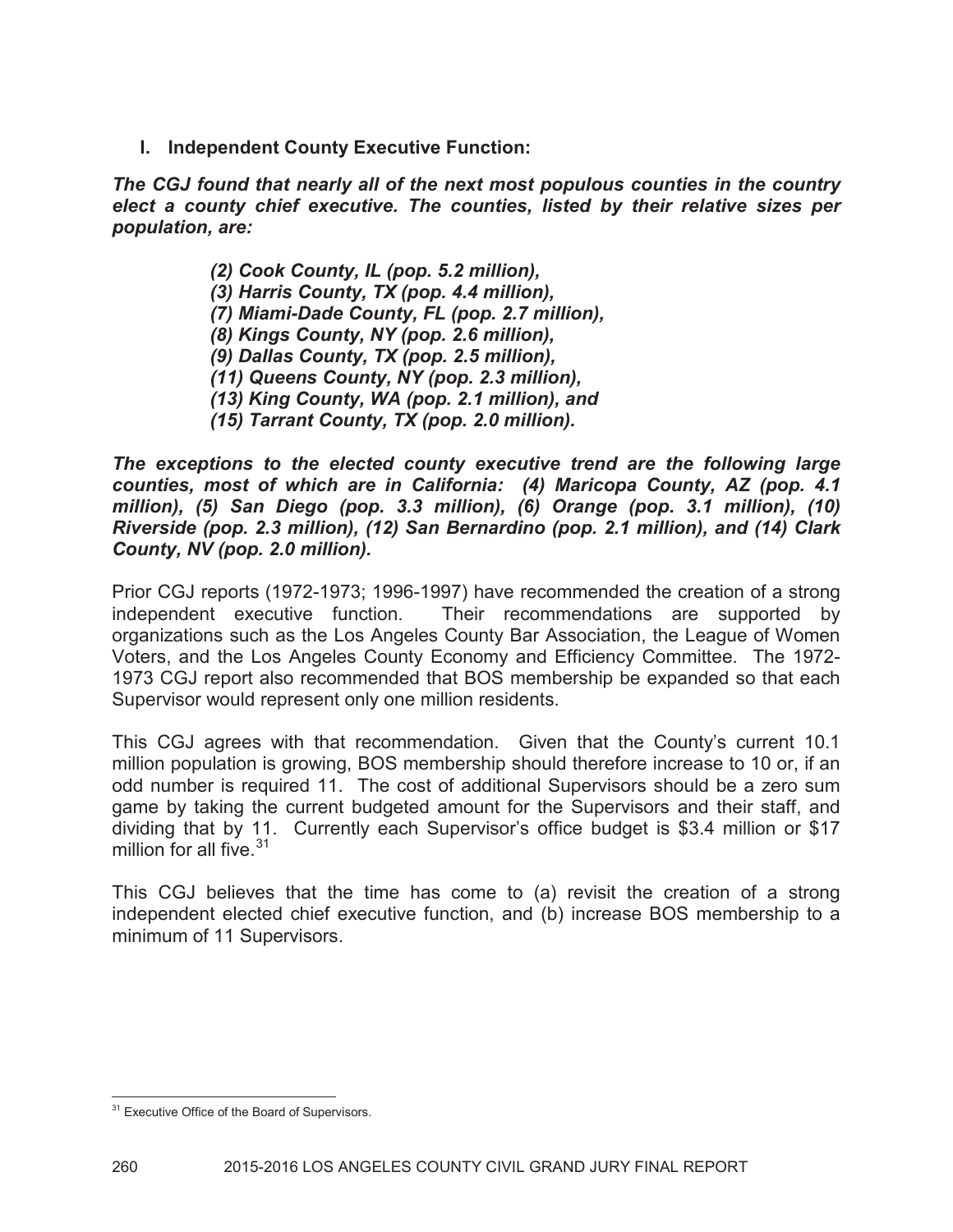# **J. County CEO Response to Prior CGJ Recommendations:**

#### *The CGJ found that two previous Grand Juries made recommendations that the county adopt an elected chief executive.*

The County's CEO's response to the CGJ's 1996-97 recommendation was that voters defeated the proposals:

- $\bullet$  In 1992, by a margin of 57 to 43 percent.
- In 1978, by a margin of 53 to 47 percent.

The response also indicated that adding such a proposal to the ballot would cost in excess of \$1 million.

In both elections, opponents of the issue noted that it would just add another layer of bureaucracy at additional costs to the taxpayers. The question that needs to be asked is whether the public is served by the current structure of five czars controlling the fate of the county without any checks and balances. Adding an independent elected chief executive (at an estimated four million dollar cost, approximately 0.015%) in a \$27.1 billion budget to provide the necessary checks and balances seems a small price to pay.

### **V. RECOMMENDATIONS**

- 11.1 That Los Angeles County, within six months, create a structured communication system between the Board of Supervisors and all department heads, and across departments, between department heads, through a centralized clearing house, so that information is transmitted clearly and efficiently.
- 11.2 That Los Angeles County ensures that the Board of Supervisors tour each county department and meet management there, at least once per year.
- 11.3 That Los Angeles County, within six months, establish a published county chainof-command with clearly defined responsibilities.
- 11.4 That Los Angeles County, within one year, develop and implement a long-term strategic plan for the county and for each county department.
- 11.5 That Los Angeles County, within one year, establish for each department, levels of service with measurable goals and outcomes, allowing for feedback, refinements and updates by department management.
- 11.6 That Los Angeles County approve and place before the electorate for the 2020 election an amendment to the County Charter that provides for a County Chief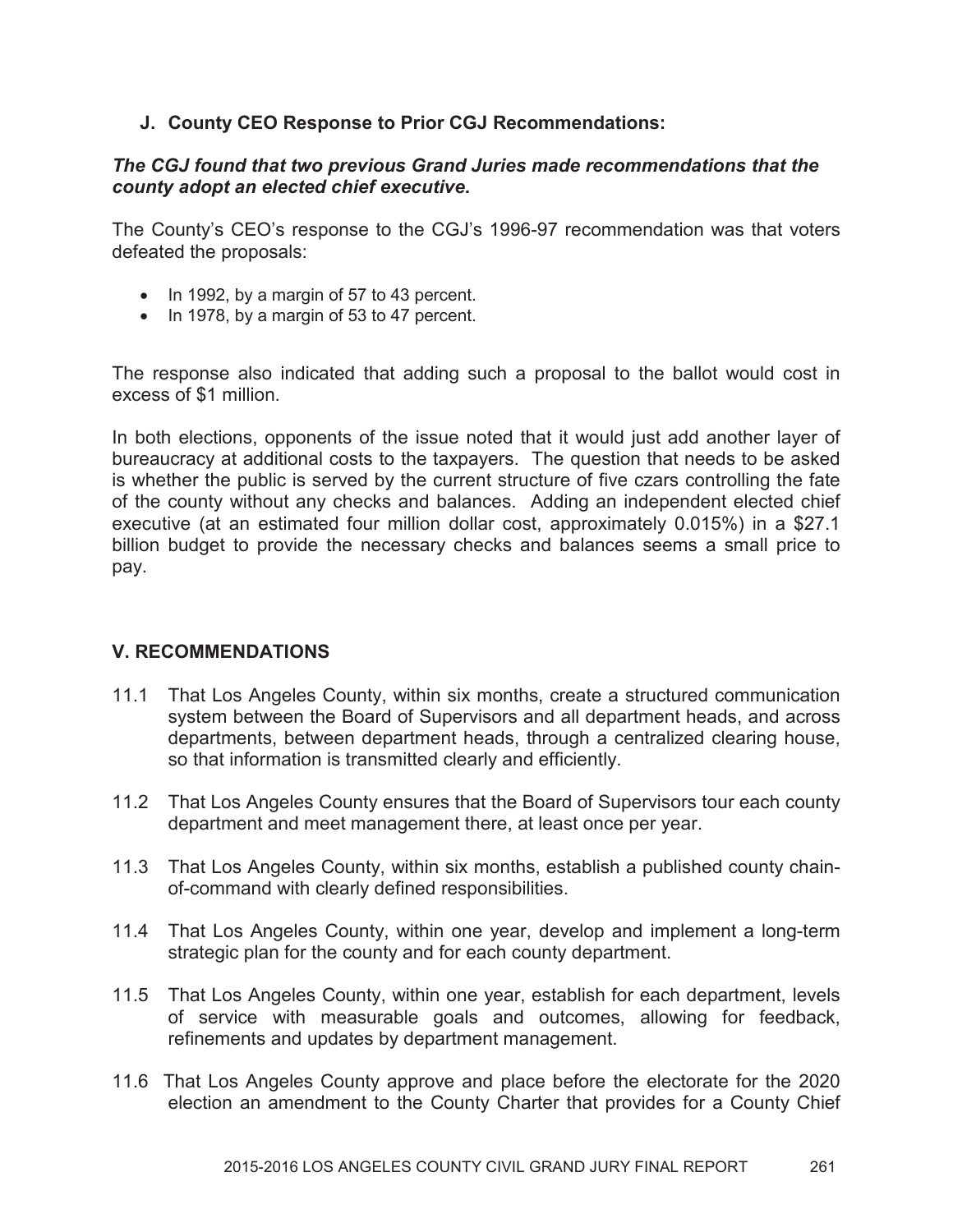Executive, elected on a county-wide basis, with the powers and duties substantially similar to those provided in the May 2007 county governance structure.

- 11.7 That Los Angeles County approve and place before the electorate for the 2020 election an amendment to the County Charter to provide six additional supervisory districts in Los Angeles County, created based on equal proportions of the county's population, within the current budget, as adjusted for inflation. Such amendment should include provision for adding supervisory districts as the populations grows.
- 11.8 Los Angeles County should establish a Citizens' Ad Hoc Committee on government reform and report back to the Board of Supervisors no later than April 1, 2017, with appropriate language for the amendments recommended in 11.6 and 11.7.
- 11.9 Los Angeles County should, prior to the 2020 county-wide election, support, explain, and otherwise strongly back the amendments recommended in 11.6 and 11.7, emphasizing the benefits of each to county residents and to the careful furtherance of county government in the public interest.

### **VI. REQUEST FOR RESPONSE**

California Penal Code Sections 933(c) and 933.05 require a written response to all recommendations contained in this report. Such responses to recommendations shall be made no later than ninety (90) days after the Civil Grand Jury publishes its report (files it with the Clerk of the Court). Responses shall be made in accordance with Penal Code Sections 933.05(a) and (b).

All responses to the recommendations of the 2015-2016 Civil Grand Jury must be submitted on or before September 30, 2016, to:

> Presiding Judge Los Angeles County Superior Court Clara Shortridge Foltz Criminal Justice Center 210 West Temple Street Eleventh Floor-Room 11-506 Los Angeles, CA 90012

Responses are required from:

| Los Angeles County Board of Supervisors: | 11.1, 11.2, 11.3, 11.4, 11.5, 11.6, 11.7, |
|------------------------------------------|-------------------------------------------|
|                                          | 11.8, 11.9                                |